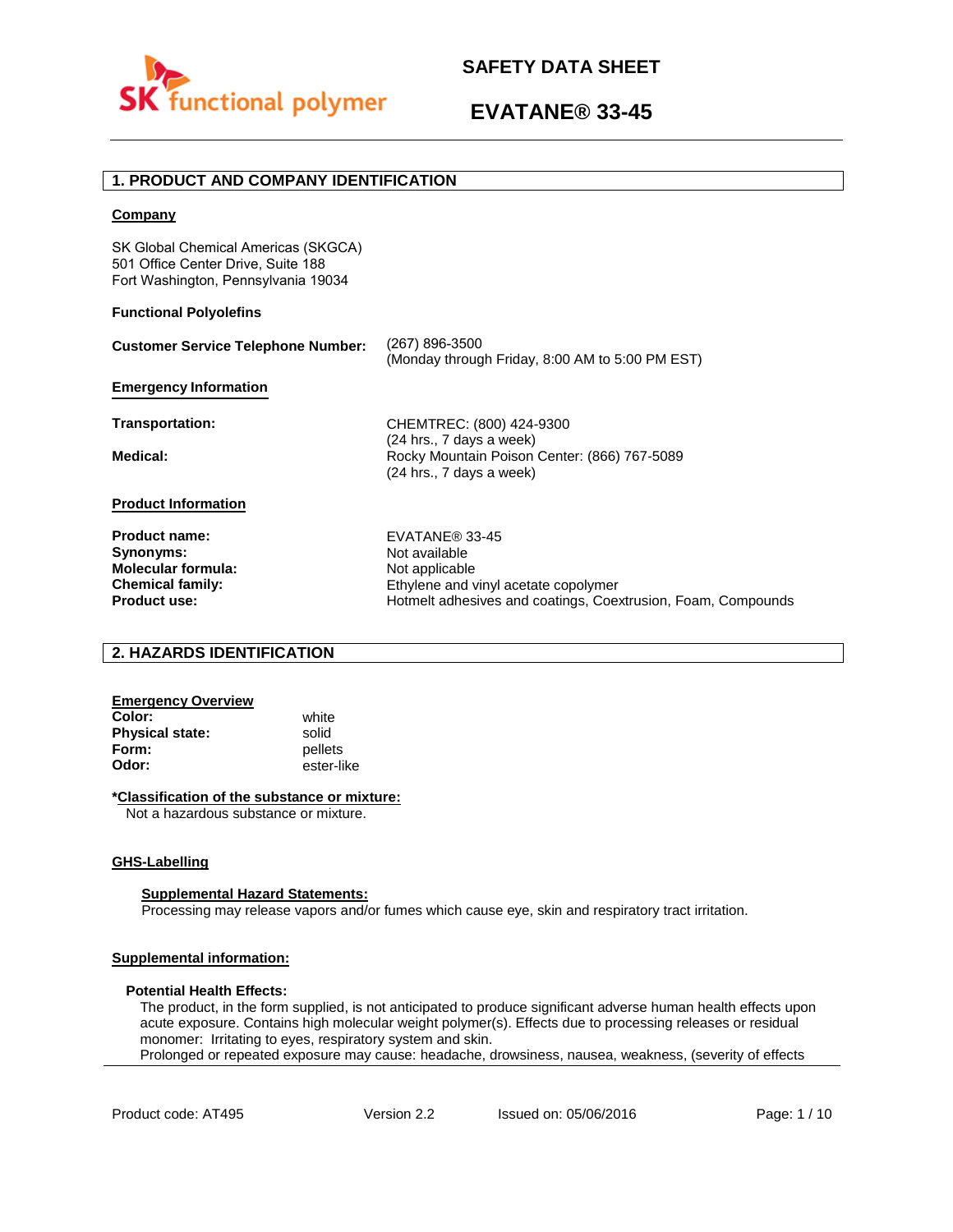

depends on extent of exposure).

### **Other:**

Handle in accordance with good industrial hygiene and safety practice. (pellets/granules) This product may release fume and/or vapor of variable composition depending on processing time and temperature. Hazardous decomposition products may include confirmed or suspected carcinogens.

# **3. COMPOSITION/INFORMATION ON INGREDIENTS**

| <b>Chemical Name</b>                              | CAS-No.    | Wt/Wt    | <b>GHS Classification**</b>     |
|---------------------------------------------------|------------|----------|---------------------------------|
| Acetic acid ethenyl ester, polymer with<br>ethene | 24937-78-8 | $< 99\%$ | Not classified                  |
| Acetic acid ethenyl ester                         | 108-05-4   | $0.5 \%$ | H332, H335, H225, H351,<br>H411 |

\*\*For the full text of the H-Statements mentioned in this Section, see Section 16.

# **4. FIRST AID MEASURES**

### **4.1. Description of necessary first-aid measures:**

### **Inhalation:**

If inhaled, remove victim to fresh air.

### **Skin:**

In case of contact, immediately flush skin with plenty of water. If molten polymer gets on the skin, cool rapidly with cold water. Do not peel solidified product off the skin. Obtain medical treatment for thermal burns. Remove material from clothing. Wash clothing before reuse. Thoroughly clean shoes before reuse.

### **Eyes:**

Immediately flush eye(s) with plenty of water. Obtain medical treatment for thermal burns.

### **Ingestion:**

If swallowed, DO NOT induce vomiting. Get medical attention. Never give anything by mouth to an unconscious person.

### **4.2. Most important symptoms/effects, acute and delayed:**

For most important symptoms and effects (acute and delayed), see Section 2 (Hazard Statements and Supplemental Information) and Section 11 (Toxicology Information) of this SDS.

### **4.3. Indication of immediate medical attention and special treatment needed, if necessary:**

Product code: AT495 Version 2.2 Issued on: 05/06/2016 Page: 2/10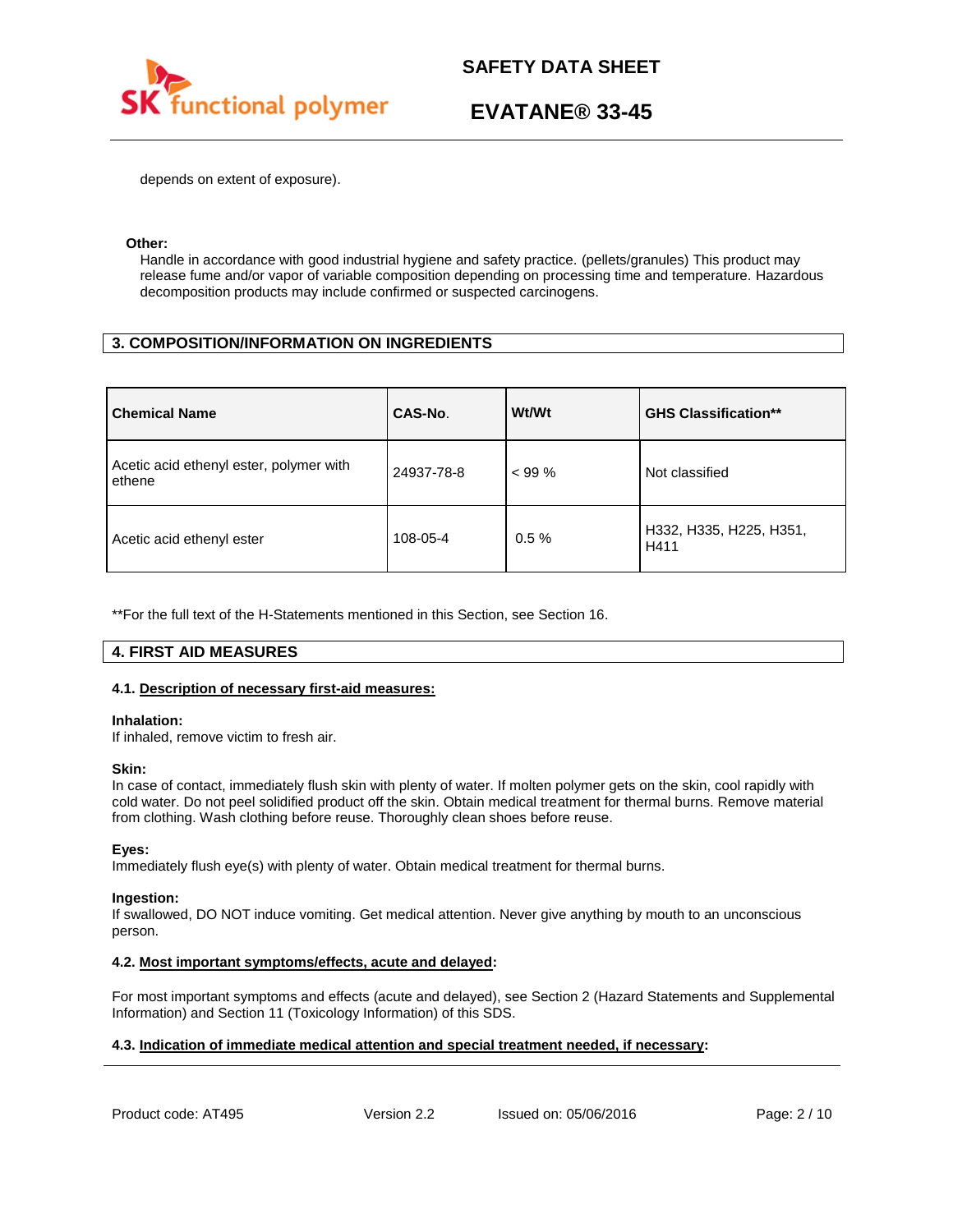

Unless otherwise noted in Notes to Physician, no specific treatment noted; treat symptomatically.

# **5. FIREFIGHTING MEASURES**

### **Extinguishing media (suitable):**

Water spray, Carbon dioxide (CO2), Foam

#### **Protective equipment:**

Fire fighters and others who may be exposed to products of combustion should wear full fire fighting turn out gear (full Bunker Gear) and self-contained breathing apparatus (pressure demand / NIOSH approved or equivalent).

### **Further firefighting advice:**

Fire fighting equipment should be thoroughly decontaminated after use.

#### **Fire and explosion hazards:**

When burned, the following hazardous products of combustion can occur: Carbon oxides Hazardous organic compounds Acetic acid

### **6. ACCIDENTAL RELEASE MEASURES**

### **Personal precautions, Emergency procedures, Methods and materials for containment/clean-up:**

Prevent further leakage or spillage if you can do so without risk. Ventilate the area. Sweep up and shovel into suitable properly labeled containers for prompt disposal. Possible fall hazard – floor may become slippery from leakage/spillage of product. Avoid dispersal of spilled material and runoff and contact with soil, waterways, drains and sewers. Consult a regulatory specialist to determine appropriate state or local reporting requirements, for assistance in waste characterization and/or hazardous waste disposal and other requirements listed in pertinent environmental permits.

## **Protective equipment:**

Appropriate personal protective equipment is set forth in Section 8.

### **7. HANDLING AND STORAGE**

### **Handling**

#### **General information on handling:**

Avoid breathing dust.

Avoid breathing processing fumes or vapors.

Handle in accordance with good industrial hygiene and safety practices. These practices include avoiding unnecessary exposure and removal of material from eyes, skin, and clothing.

### **Storage**

### **General information on storage conditions:**

Keep in a dry, cool place. Store away from moisture and heat to maintain the technical properties of the product. Store in closed containers, in a secure area to prevent container damage and subsequent spillage.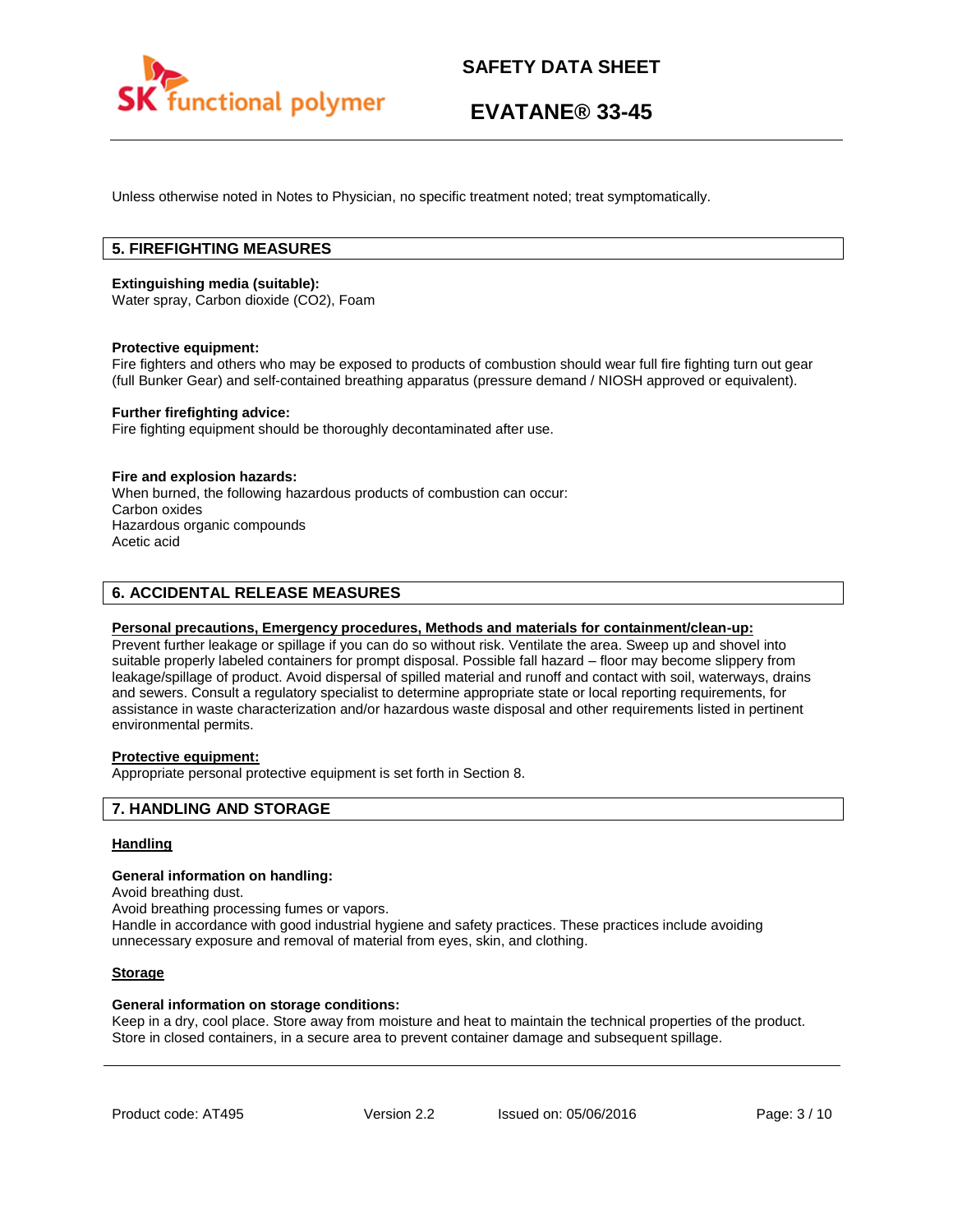

# **EVATANE® 33-45**

### **Storage stability – Remarks:**

Stable under recommended storage conditions.

#### **Storage incompatibility – General:**  None known.

# **8. EXPOSURE CONTROLS/PERSONAL PROTECTION**

### **Airborne Exposure Guidelines:**

### **Acetic acid ethenyl ester (108-05-4)**

US. ACGIH Threshold Limit Values

| Time weighted average             | 10 ppm |
|-----------------------------------|--------|
| Short Term Exposure Limit (STEL): | 15 ppm |

Only those components with exposure limits are printed in this section. Limits with skin contact designation above have skin contact effect. Air sampling alone is insufficient to accurately quantitate exposure. Measures to prevent significant cutaneous absorption may be required. Limits with a sensitizer designation above mean that exposure to this material may cause allergic reactions.

### **Engineering controls:**

Investigate engineering techniques to reduce exposures below airborne exposure limits or to otherwise reduce exposures. Provide ventilation if necessary to minimize exposures or to control exposure levels to below airborne exposure limits (if applicable see above).If practical, use local mechanical exhaust ventilation at sources of air contamination such as open process equipment.

### **Respiratory protection:**

Avoid breathing dust. Avoid breathing processing fumes or vapors. Where airborne exposure is likely or airborne exposure limits are exceeded (if applicable, see above), use NIOSH approved respiratory protection equipment appropriate to the material and/or its components and substances released during processing. Consult respirator manufacturer to determine appropriate type equipment for a given application. Observe respirator use limitations specified by NIOSH or the manufacturer. For emergency and other conditions where there may be a potential for significant exposure or where exposure limit may be significantly exceeded, use an approved full face positive-pressure, self-contained breathing apparatus or positive-pressure airline with auxiliary self-contained air supply. Respiratory protection programs must comply with 29 CFR § 1910.134.

### **Skin protection:**

Processing of this product releases vapors or fumes which may cause skin irritation. Minimize skin contamination by following good industrial hygiene practice. Wearing protective gloves is recommended. Wash hands and contaminated skin thoroughly after contact with processing fumes or vapors. Wash thoroughly after handling.

### **Eye protection:**

Use good industrial practice to avoid eye contact. Processing of this product releases vapors or fumes which may cause eye irritation. Where eye contact may be likely, wear chemical goggles and have eye flushing equipment available.

# **9. PHYSICAL AND CHEMICAL PROPERTIES**

Product code: AT495 Version 2.2 Issued on: 05/06/2016 Page: 4/10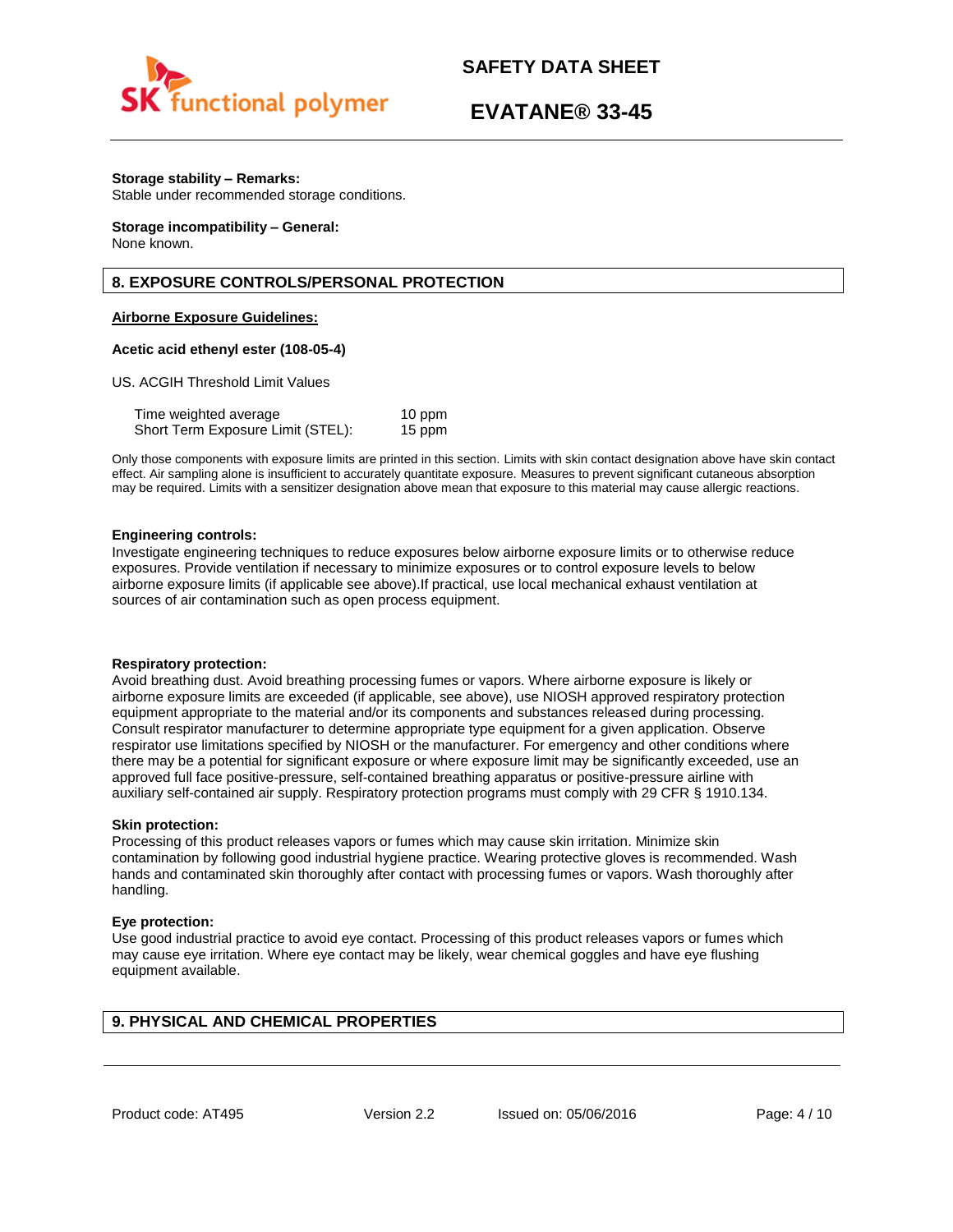

| Color:                                                           | white                                          |
|------------------------------------------------------------------|------------------------------------------------|
| <b>Physical state:</b>                                           | solid                                          |
| Form:                                                            | pellets                                        |
| Odor:                                                            | ester-like                                     |
| Odor threshold:                                                  | No data available                              |
| <b>Flash point</b>                                               | Not applicable                                 |
| Auto-ignition<br>temperature:                                    | No data available                              |
| Lower flammable limit<br>$(LFL)$ :                               | No data available                              |
| <b>Upper flammable limit</b><br>(UEL):                           | No data available                              |
| pH:                                                              | Not applicable                                 |
| Density:                                                         | $0.96$ g/cm3                                   |
| Vapor pressure:                                                  | Not applicable                                 |
| Vapor density:                                                   | Not applicable                                 |
| <b>Boiling point/boiling</b><br>range:                           | No data available                              |
| <b>Melting point/range:</b>                                      | 144 °F (62 °C)                                 |
| Freezing point:                                                  | No data available                              |
| <b>Evaporation rate:</b>                                         | No data available                              |
| Solubility in water:                                             | estimated < 1 mg/l 68 °F (20 °C)               |
|                                                                  | insoluble (on the basis of its structure)      |
| Solubility in other<br>solvents: [qualitative and<br>quantative] | 77 °F (25 °C) Soluble in: Carbon tetrachloride |
| Viscosity, dynamic:                                              | No data available                              |
| <b>Oil/water partition</b><br>coefficient:                       | No data available                              |
| <b>Thermal decomposition</b>                                     | approx. 500 °F (260 °C)                        |
| <b>Flammability:</b>                                             | See GHS Classification in Section 2            |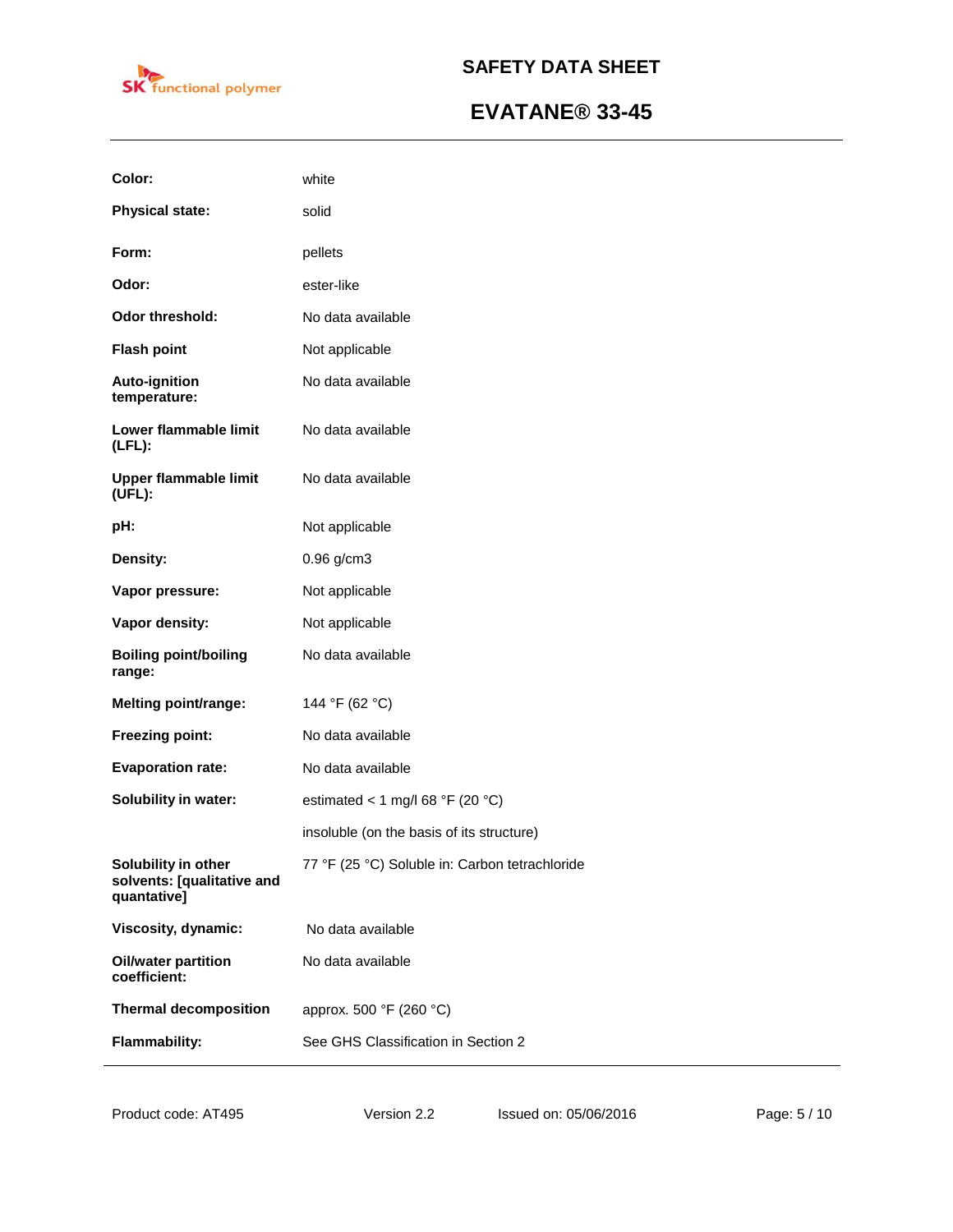

# **EVATANE® 33-45**

## **10. STABILITY AND REACTIVITY**

#### **Stability:**

The product is stable under normal handling and storage conditions.

# **Hazardous reactions:**

Hazardous polymerization does not occur.

### **Materials to avoid:**

None known.

### **Conditions / hazards to avoid:**

Avoid storing in moist and warm conditions. (to maintain the technical properties of the product). See Hazardous Decomposition Products below.

### **Hazardous decomposition products:**

Thermal decomposition giving toxic, flammable, and / or corrosive products: Carbon oxides Hazardous organic compounds Acetic acid

### **11. TOXICOLOGICAL INFORMATION**

Data on this material and/or its components are summarized below.

### **Data for Acetic acid ethenyl ester, polymer with ethene (24937-78-8)**

### **Acute toxicity**

**Oral:** May be harmful if swallowed. (rat) LD50 > 2,500 mg/kg.

#### **Other information**

The information presented is from representative materials with this Chemical Abstract Service (CAS) Registry number. The results vary depending on the size and composition of the test substance.

### **Data for Acetic acid ethenyl ester (108-05-4)**

### **Carcinogenicity**

Long term inhalation administration to rat / affected organ(s): lung, upper respiratory tract / signs: Increased incidence of tumors was reported.

Long term drinking water administration to rat and mouse / affected organ(s): Gastro-intestinal tract / signs: Increased incidence of tumors was reported. Classified by the International Agency for Research on Cancer as: Group 2B: Possibly carcinogenic to humans.

### **Genotoxicity**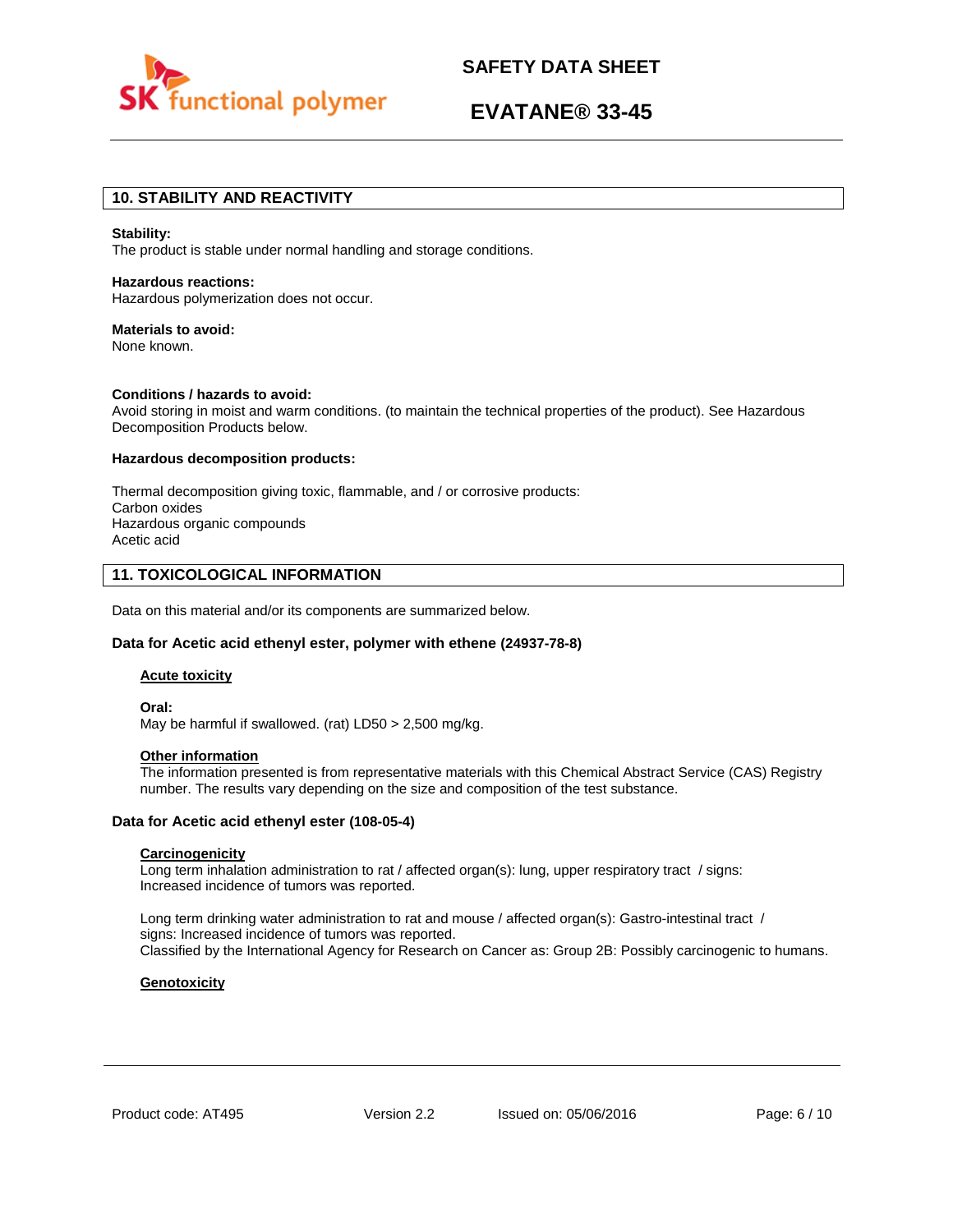

# **EVATANE® 33-45**

### **Assessment in Vitro:**

Both positive and negative responses for genetic changes were observed in laboratory tests using: animal cells

No genetic changes were observed in laboratory tests using: bacteria

### **Genotoxicity**

### **Assessment in Vivo:**

Both positive and negative responses for genetic changes were observed in laboratory tests using: rats, mice

### **Human experience**

### **Inhalation:**

Upper respiratory tract: irritation. (based on reports of occupational exposure to workers) (extent of injury depends on severity of exposure)

Eyes: irritation. (based on reports of occupational exposure to workers) (extent of injury depends on severity of exposure)

# **12. ECOLOGICAL INFORMATION**

### **Chemical Fate and Pathway**

No data are available.

### **Ecotoxicology**

No data are available.

# **13. DISPOSAL CONSIDERATIONS**

### **Waste disposal:**

Where possible recycling is preferred to disposal or incineration. If recycling is not an option, incinerate or dispose of in accordance with federal, state, and local regulations. Pigmented, filled and/or solvent laden product may require special disposal practices in accordance with federal, state and local regulations. Consult a regulatory specialist to determine appropriate state or local reporting requirements, for assistance in waste characterization and/or hazardous waste disposal and other requirements listed in pertinent environmental permits. Note: Chemical additions to, processing of, or otherwise altering this material may make this waste management information incomplete, inaccurate, or otherwise inappropriate. Furthermore, state and local waste disposal requirements may be more restrictive or otherwise different from federal laws and regulations.

# **14. TRANSPORT INFORMATION**

**US Department of Transportation (DOT):** not regulated

**International Maritime Dangerous Goods Code (IMDG):** not regulated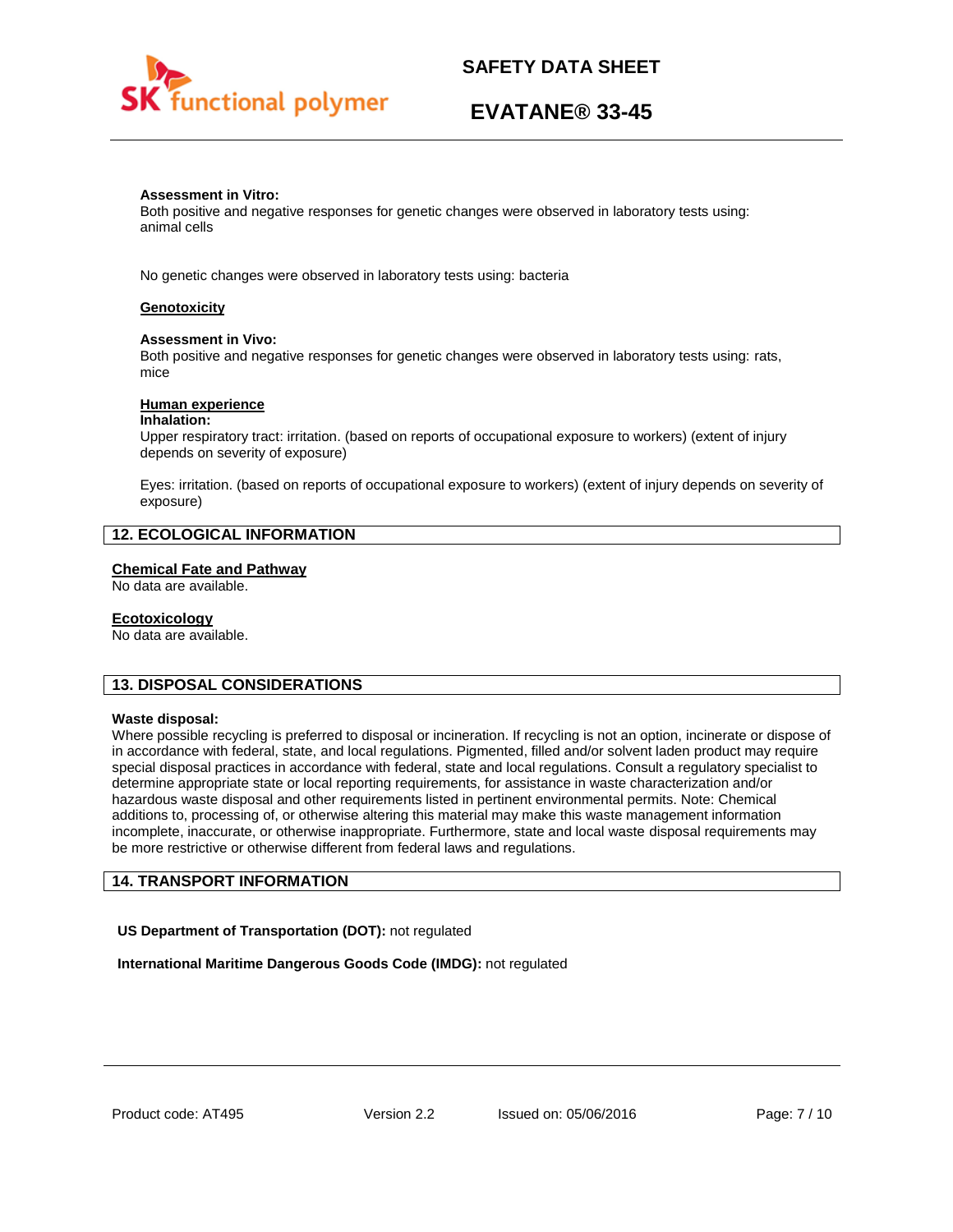

# **EVATANE® 33-45**

# **15. REGULATORY INFORMATION**

| <b>Chemical Inventory Status</b>                                      |               |                                                                  |
|-----------------------------------------------------------------------|---------------|------------------------------------------------------------------|
| EU. EINECS                                                            | <b>EINECS</b> | Conforms to                                                      |
| United States TSCA Inventory                                          | TSCA          | The components of this product are all on<br>the TSCA Inventory. |
| Canadian Domestic Substances List (DSL)                               | DSL.          | All components of this product are on the<br>Canadian DSL        |
| China. Inventory of Existing Chemical Substances in<br>China (IECSC)  | IECSC (CN)    | Conforms to                                                      |
| Japan. ENCS - Existing and New Chemical<br>Substances Inventory       | ENCS (JP)     | Conforms to                                                      |
| Japan. ISHL - Inventory of Chemical Substances                        | ISHL (JP)     | Conforms to                                                      |
| Korea. Korean Existing Chemicals Inventory (KECI)                     | KECI (KR)     | Conforms to                                                      |
| Philippines Inventory of Chemicals and Chemical<br>Substances (PICCS) | PICCS (PH)    | Conforms to                                                      |
| Australia Inventory of Chemical Substances (AICS)                     | <b>AICS</b>   | Conforms to                                                      |
|                                                                       |               |                                                                  |

# **United States – Federal Regulations**

### **SARA Title III – Section 302 Extremely Hazardous Chemicals:**

| Chemical name             | CAS-No.  | SARA       | SARA       |
|---------------------------|----------|------------|------------|
|                           |          | Reportable | Threshold  |
|                           |          | Quantities | Planning   |
|                           |          |            | Quantity   |
| Acetic acid ethenyl ester | 108-05-4 | 5000 lbs   | $1000$ lbs |

### **SARA Title III - Section 311/312 Hazard Categories:**  No SARA Hazards

### **SARA Title III – Section 313 Toxic Chemicals:**

The following components are subject to reporting levels established by SARA Title III, Section 313:

| Chemical name             | CAS-No.  | De minimis<br>concentration | Reportable threshold:                                                                                           |
|---------------------------|----------|-----------------------------|-----------------------------------------------------------------------------------------------------------------|
| Acetic acid ethenyl ester | 108-05-4 | $0.1 \%$                    | 10000 lbs (Otherwise used<br>(non-<br>manufacturing/processing))<br>25000 lbs (Manufacturing<br>and processing) |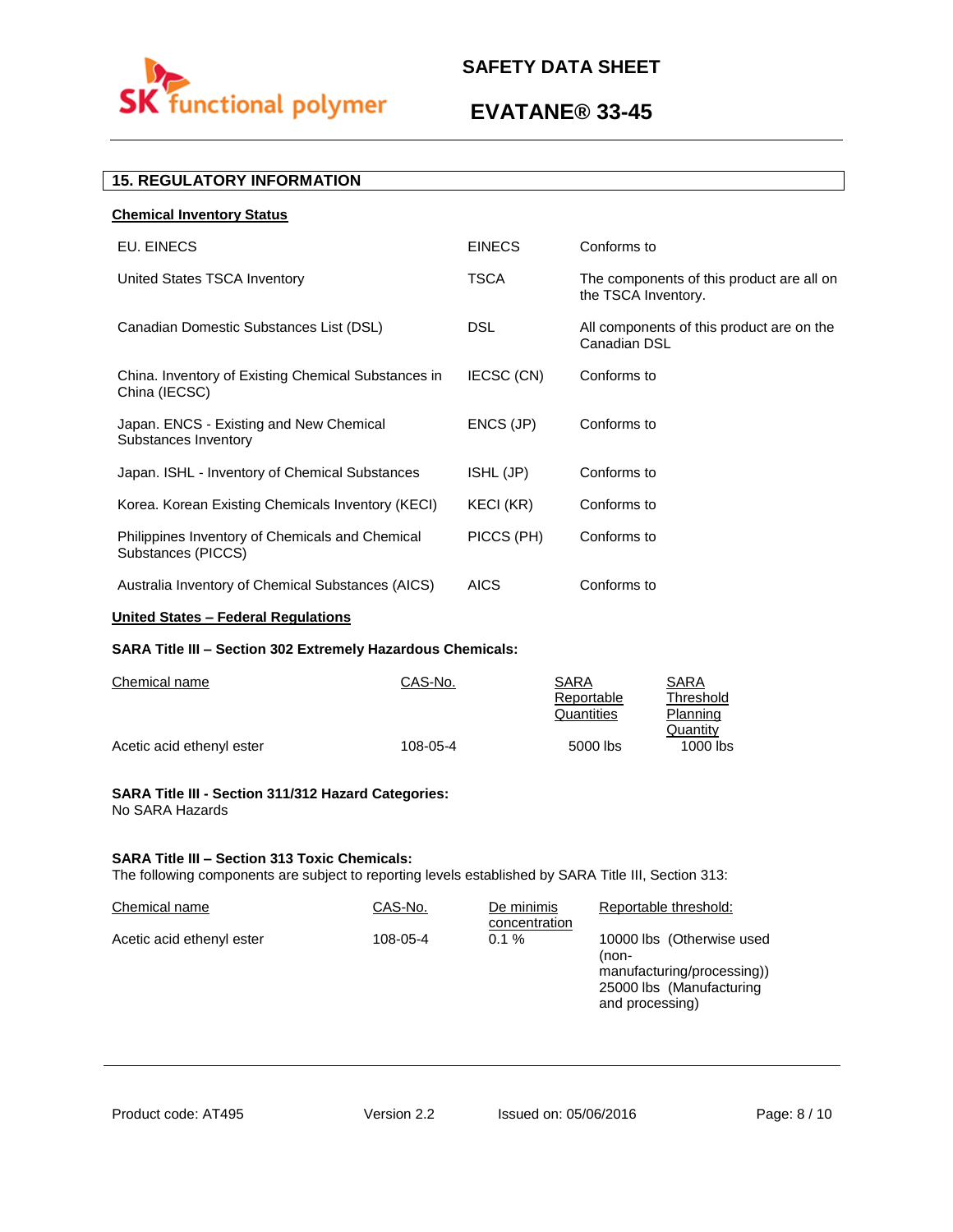

# **EVATANE® 33-45**

**Comprehensive Environmental Response, Compensation, and Liability Act (CERCLA) - Reportable Quantity (RQ):**

Chemical name CAS-No. Reportable quantity Acetic acid ethenyl ester 108-05-4 5000 lbs

# **United States – State Regulations**

### **New Jersey Right to Know**

No components are subject to the New Jersey Right to Know Act.

### **Pennsylvania Right to Know**

Chemical name Chemical name CAS-No. Acetic acid ethenyl ester, polymer with ethene 24937-78-8

**California Prop. 65**

This product does not contain any chemicals known to the State of California to cause cancer, birth defects, or any other reproductive defects.

# **16. OTHER INFORMATION**

### **Full text of H-Statements referred to under sections 2 and 3.**

- H225 Highly flammable liquid and vapour.
- H332 Harmful if inhaled.
- H335 May cause respiratory irritation.
- H351 Suspected of causing cancer.
- H411 Toxic to aquatic life with long lasting effects.

### **Latest Revision(s):**

| Revised Section(s): | Chapter 4 update |
|---------------------|------------------|
| Reference number:   | 000000027268     |
| Date of Revision:   | 05/06/2016       |
| Date Printed:       | 07/23/2016       |

The statements, technical information and recommendations contained herein are believed to be accurate as of the date hereof. Since the conditions and methods of use of the product and of the information referred to herein are beyond our control, SKGCA expressly disclaims any and all liability as to any results obtained or arising from any use of the product reliance on such information; NO WARRANT OF FIRNESS FOR ANY PARTICULAR PURPOSE, WARRANTY OF MERCHANTABILITY OR ANY OTHER WARRANTY, EXPRESSED OR IMPLIED IS MADE CONCERNING THE GOODS DESCIRBED OR THE INFORMATION PROVIDED HERIN. The information provided herein relates only to the specific product designated and may not be applicable when such product is used in combination with other materials or in any process. The user should thoroughly test any application before commercialization. Nothing contained herein constitutes a license to practice under any patent, it should not be construed as an inducement to infringe any patent, and the user is advised to take appropriate steps to be sure that any proposed use of the product will not result in patent infringement. See SDS for Health & Safety Considerations.